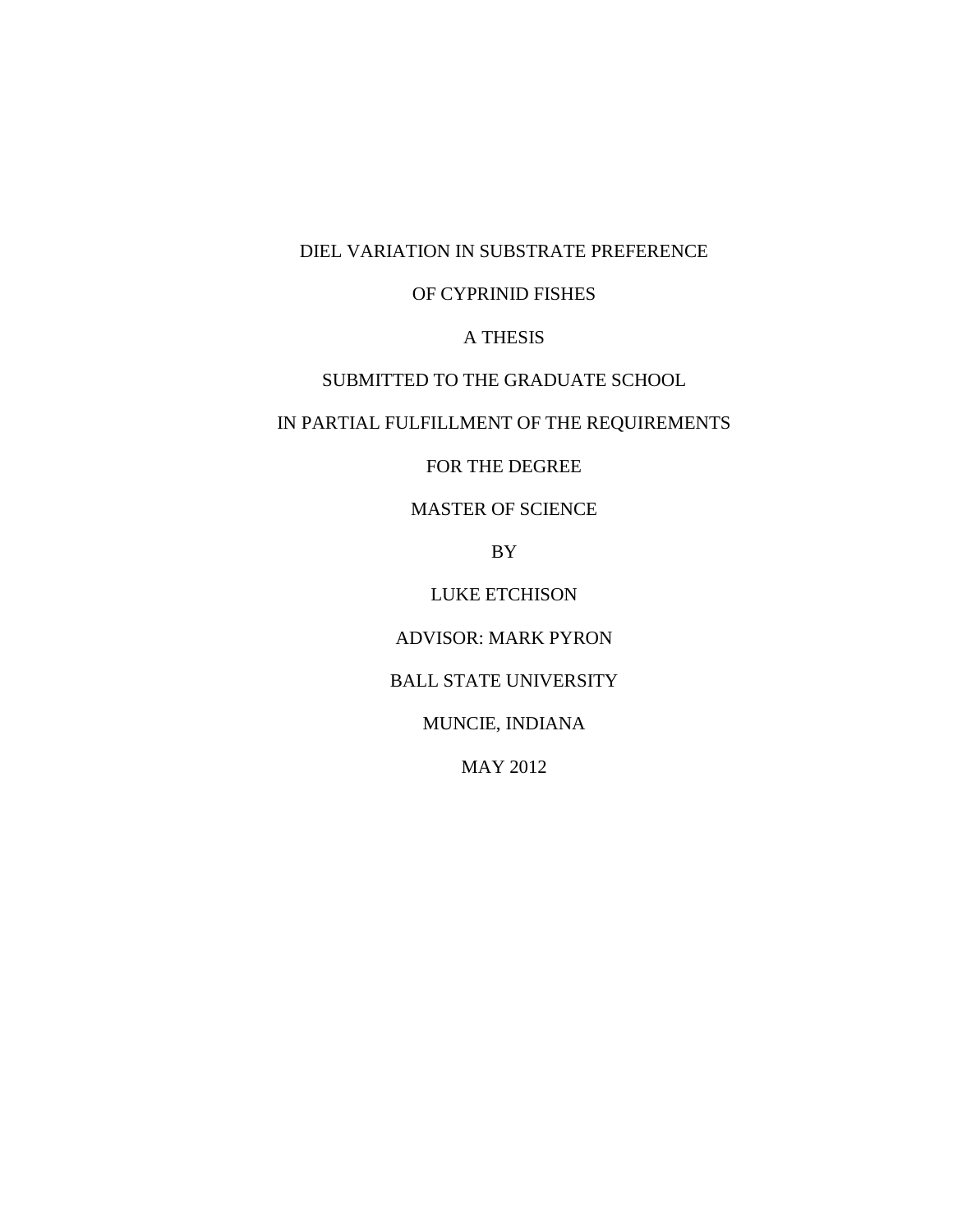# **ACKNOWLEDGEMENTS**

I acknowledge assistantship funding from Ball State University. I wish to thank my advisor Dr. Mark Pyron , and committee members Dr. Randall Bernot and Dr. Kemuel Badger. I would also like to thank Michael Allen, Jayson Beugly, and Stephen Jacquemin for field assistance and continued support.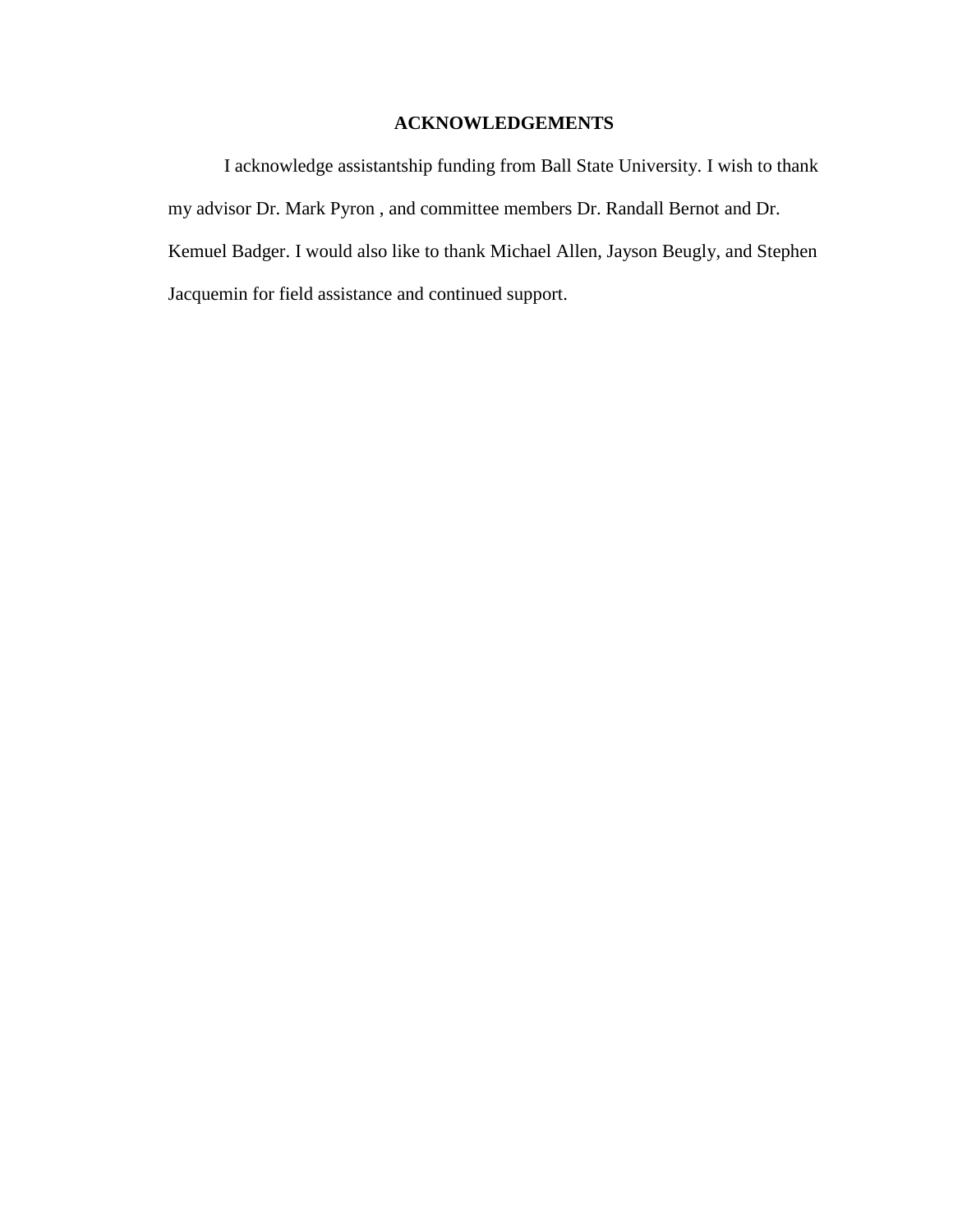# **TABLE OF CONTENTS**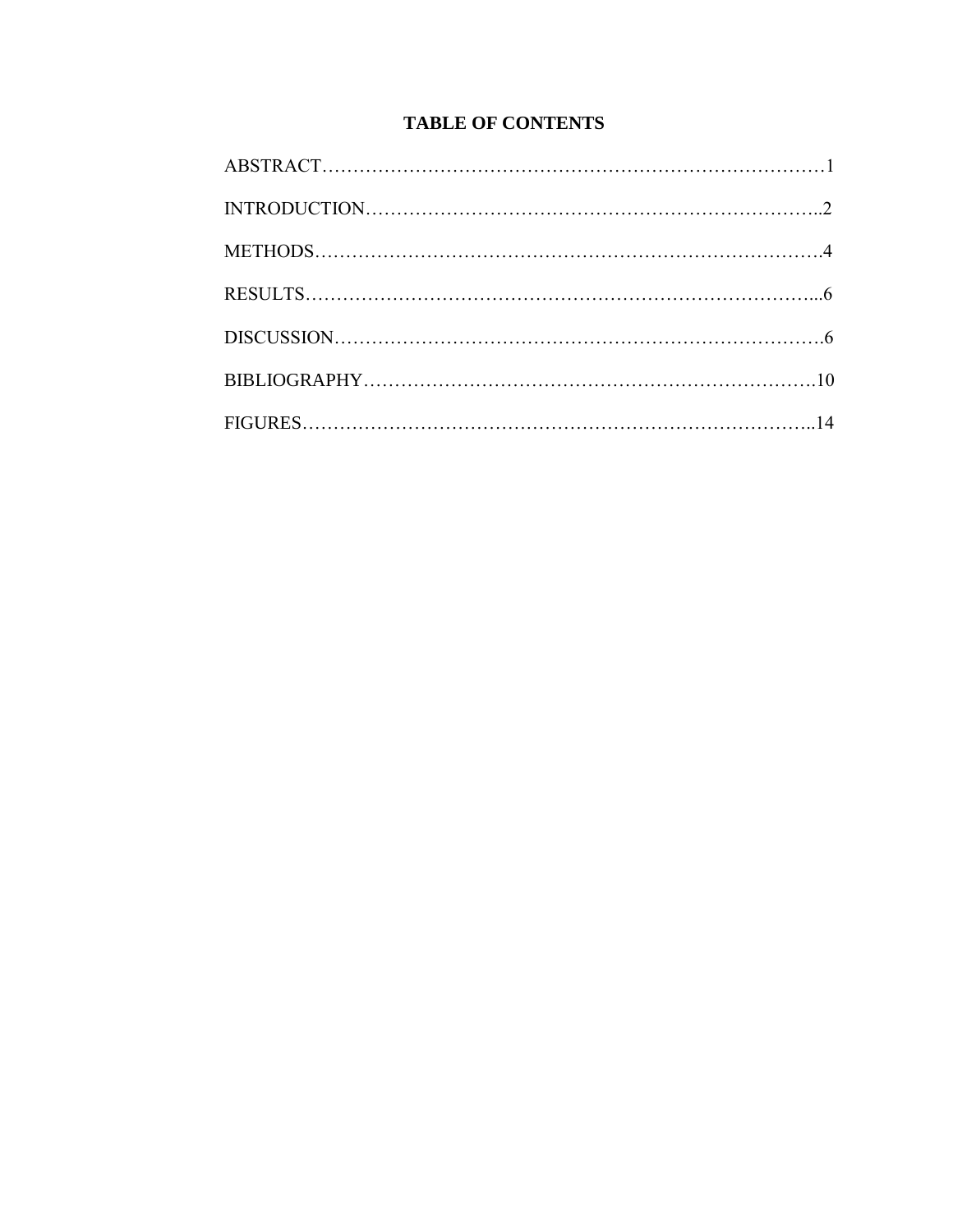### **ABSTRACT**

# **THESIS PROJECT:** Diel Variation in Substrate Preference of Cyprinid Fishes **STUDENT:** Luke Etchison **DEGREE:** Master of Science **COLLEGE:** Sciences and Humanities

**DATE:** May, 2012

### **PAGES:** 17

Diel substrate preferences were tested in artificial stream experiments for six cyprinids*:* redfin shiner (*Lythrurus umbratilis*), silver shiner (*Notropis photogenis*)*,*  spotfin shiner (*Cyprinella spiloptera*), central stoneroller (*Campostoma anomalum*)*,*  striped shiner (*Luxilus chrysocephalus),* and bluntnose minnow (*Pimephales notatus*). We used experimental pools containing two of three substrate types (sand, cobble, and gravel) per trial to test if habitat preferences differed in day and night observations. Over 85% of specimens were observed over cobble substrate during the day, and all species switched substrate preferences at night for the tanks containing cobble. Our results suggest that day-night differences in habitat use may occur in other small-bodied species. Interpretations for habitat use of these species in the majority of studies that are based on daytime observations may need to be modified. Interpretations for habitat use by fish assemblages in the majority of studies that are based on daytime observations may need to be modified.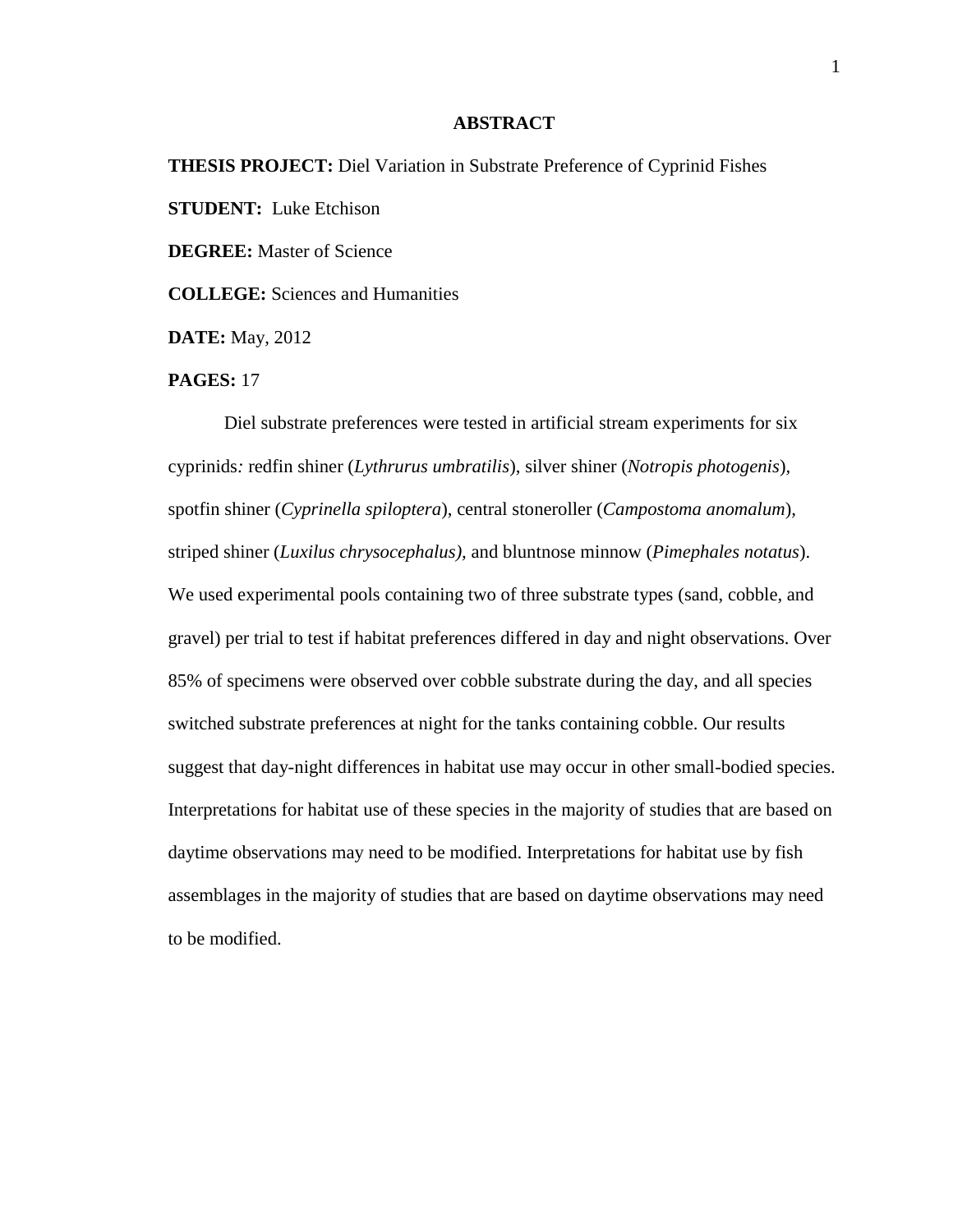### **INTRODUCTION**

Stream ecosystems and their associated habitat structure can vary from day to night with differences in light regime, pH, dissolved oxygen, or other variables that result in influences on the distributional and abundance patterns of fish use of habitat (Neu et al. 1974; Campbell & Neuner, 1985; Shuler et al. 1994). Animals commonly choose habitats that maximize foraging profitability while minimizing predation risks (Gilliam  $\&$  Fraser, 1987). However, as habitat and predator activity vary over 24-hr periods, habitat suitability and foraging profitability subsequently vary.

Catch differences over 24-hr periods in the same location exist for multiple taxa in multiple studies (Hobson, 1965; Kronfeld-Schor & Dayan, 2003; Helfman, 1981; Hubbs, 1984; Matthews, 1986; Adams et al. 1988) but details of this diel variation is generally lacking. Diel movements of animals have been evaluated in terrestrial (Young, 1999; Sorrell, 2009) and aquatic ecosystems (Holomuzki, 1986; Clark & Levy, 1988; Laurila et al. 1997; Greenwood & Metcalfe, 1998; Yu & Peters, 2002).The current adaptive explanations for such diel movements are that behaviors provide predator avoidance, bioenergetic, and resource utilization advantages (Clark & Levy, 1988). However, qualitative movement information for a wide range of aquatic taxa does not currently exist. With the exception of game fish, diel movements are rarely examined in aquatic taxa (Yu & Peters, 2002). Studies of diel movement patterns focus primarily on changes in assemblages at a single location over a 24-hr period (Hobson, 1965; Helfman, 1981; Hubbs, 1984; Matthews, 1986).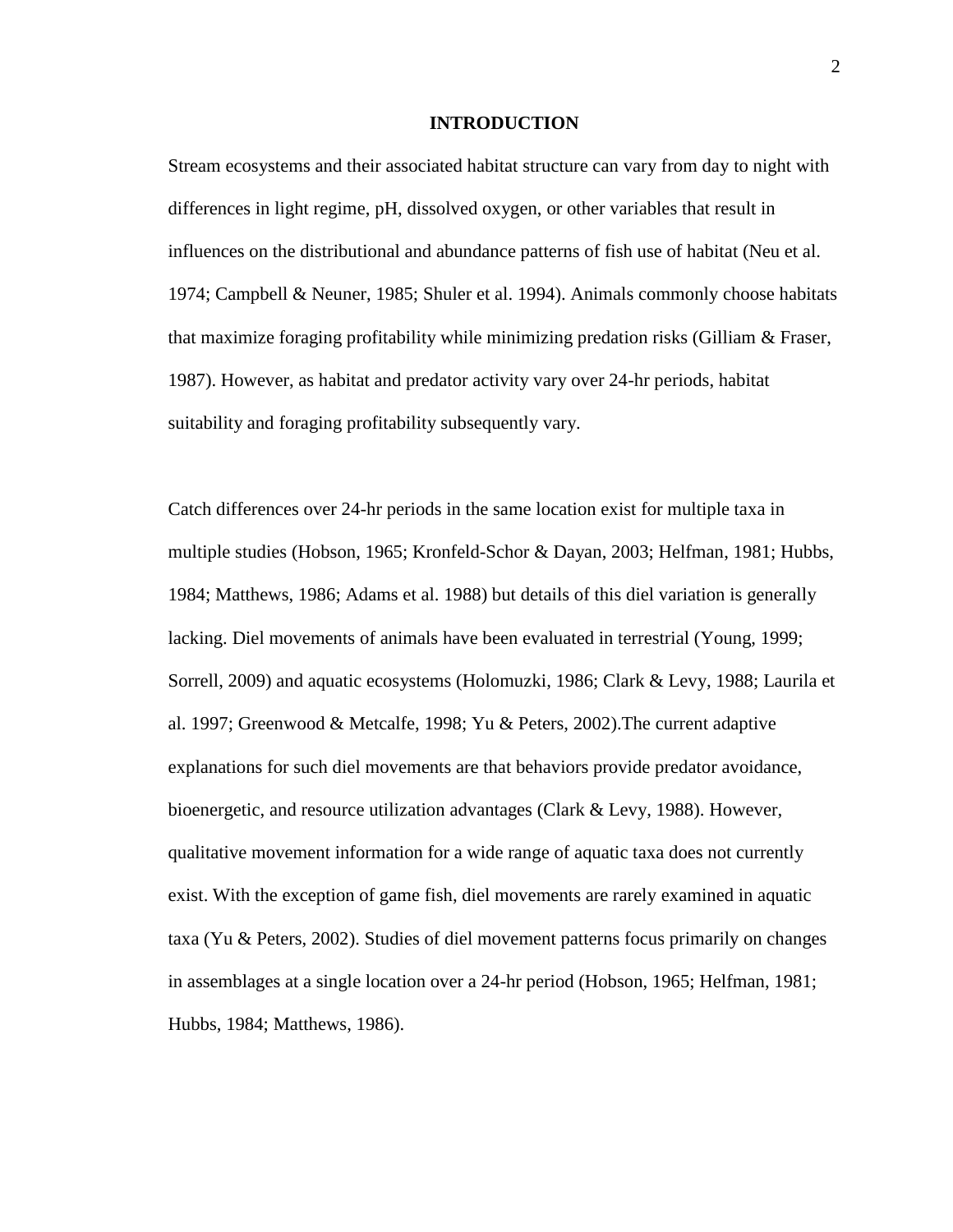Several fishes have preferences for specific substrates when a broad range of substrata are available (McKee, 1982; Power, 1983), or preferences can change with day or night use. Davey et al. (2011) used a semi-natural artificial stream to evaluate juvenile creek chub (*Semotilus atromaculatus*) diel activity as a response to predator presence and habitat structural complexity. Creek chub preferred structurally complex habitats during the day and moved to the less complex habitat at night. Creek chub utilized diel shifts with and without a predator. One drawback to the study of Davey et al. (2011) is that individuals were exposed to predator chemical cues that can potentially confound fish behavior (Wisenden, 2000; Vanderpham et al. 2012). Chemical alarm pheromones released with tissue damage occurs in a wide variety of taxa (Mathis et al. 1995), and these alarm pheromones attract predators (Chivers et al. 1995). Chemical releases that occur external to habitat preference experiments with the design of Davey et al. (2011) may affect behavior of observation fish. Some fish taxa can recognize alarm pheromones of other species and will avoid areas of release even after the pheromone has dissipated (Wisenden et al. 1994). Consequently, fish in these experiments may be exposed to behavior altering chemicals and could be avoiding areas that are perceived as high risk areas.

An experiment that eliminates extraneous variables and is restricted to only substrate variation choice will allow us to distinguish if fish have specific preferences for substrate characteristics. If substrate preferences in such an experiment change from day to night this may imply an innate behavioral response. A potential mechanism for such an innate behavioral response is the behavior is the product of selection for predator avoidance.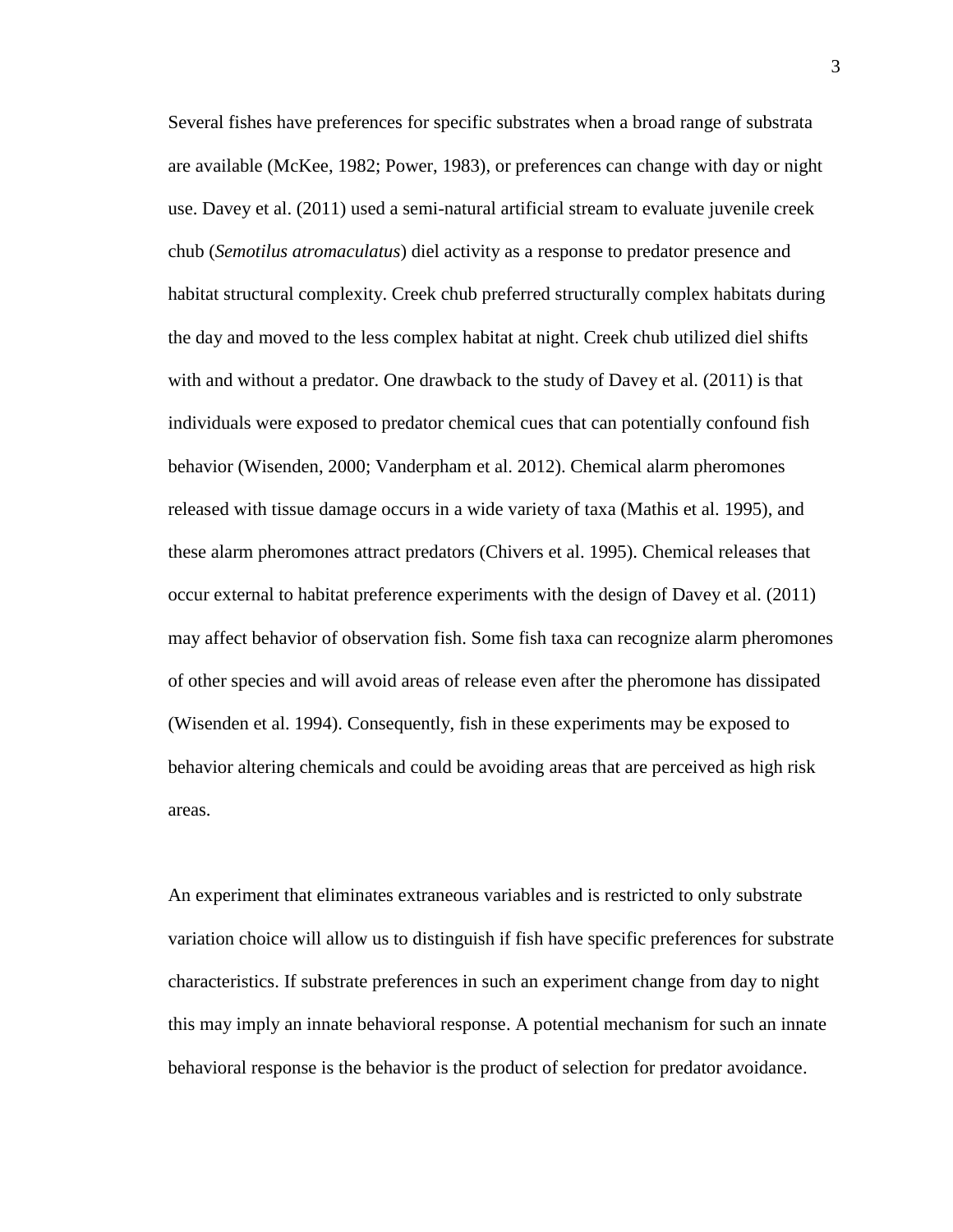The current study is a test for diel variation in substrate preferences of small-bodied cyprinid species with control of confounding variables that have the potential to influence habitat preferences (olfactory cues, equal depth, flow variation, competitors and predators). We hypothesize that substrate size preferences will change in night and day trials.

### **METHODS**

Fishes were collected by seine over predominantly finer substrates (2-m high, 10-m long, 5-mm mesh) or backpack electrofisher in the West Fork White River drainage, Indiana. We selected six species that occurred in the highest abundance at our sites for trials. These species are also the overall highest abundant cyprinids in the watershed: bluntnose minnow (*Pimephales notatus*), spotfin shiner (*Cyprinella spiloptera*), central stoneroller (*Campostoma anomalum*)*,* sand shiner (*Notropis stramineus*), silver shiner (*Notropis photogenis*)*,* and redfin shiner (*Lythrurus umbratilis*). Fish used for experimental trials were 80 to 130 mm. Fish were transported from the collecting sites to acclimation tanks at Ball State University, and subsequently to a wet lab containing three experimental tanks (800-l plastic wading pools) using treated tap water. Three substrate types for experimental trials were selected that are abundant in the White River: sand (<2mm), gravel (2-32mm), and cobble (32-128mm). Substrates were collected from White River. Substrates were allowed to completely dry to control for presence of forage organisms for focal individuals. Each experimental tank consisted of two substrate types as in Figure 1. The ambient light schedule for the facility was 12:12 light:dark. The acclimation tanks did not contain substrate and fish were never fed. Two air diffusers were placed on the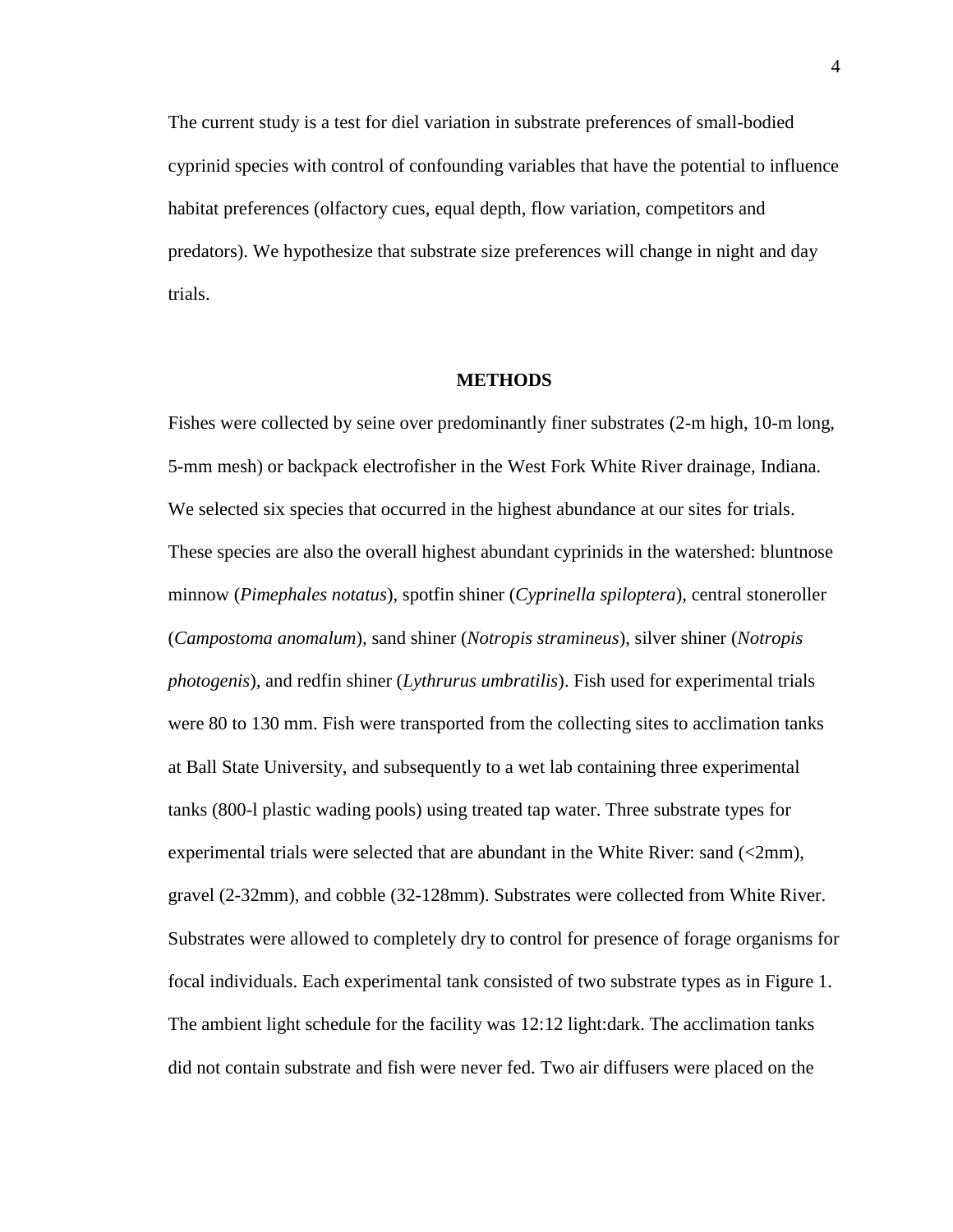outer edge of each tank where the two substrates met. Each air diffuser was placed on opposite sides of the tank to control for unequal distribution of dissolved oxygen. However, dissolved oxygen was not considered to be factor influencing behavior because of the shallow depth  $(-15-20 \text{ cm})$ .

Experimental procedure. Fish were acclimated for 24-hrs in a holding tank prior to trials. After acclimation ten individuals of the same species were randomly added to the center of each experimental tank. Fish were acclimated for 24-hrs in the experimental tanks before observations were recorded. Observations for habitat preferences were recorded twice daily at 1100 and 2300 hrs for three days and then averaged for that trial. One of the authors (LE) observed fish locations from behind a plywood barrier to minimize visual disturbance to fishes. The observations consisted of the number of fish above each substrate. For night observations an overhead red incandescent light was used to observe fish locations to minimize fish response to light. Fishes were euthanized after all trials were completed. A Chi-square goodness of fit test (Minitab version 16.0) was used to compare species substrate preferences during day or night trials with a 50:50 expected null distribution. In other words, we expected no preference for a substrate (5:5 distribution of observational individuals over each substrate). Combined trial averages were used to compare day and night observations for each species using a paired t-test (Minitab version 16.0). Paired t-test p-values were converted into a q-statistic using the QValue method (Storey, 2002) for the R statistical package (Ihaka & Gentleman, 1996) to control for Type I error. Q-values are used to create a minimum estimate of false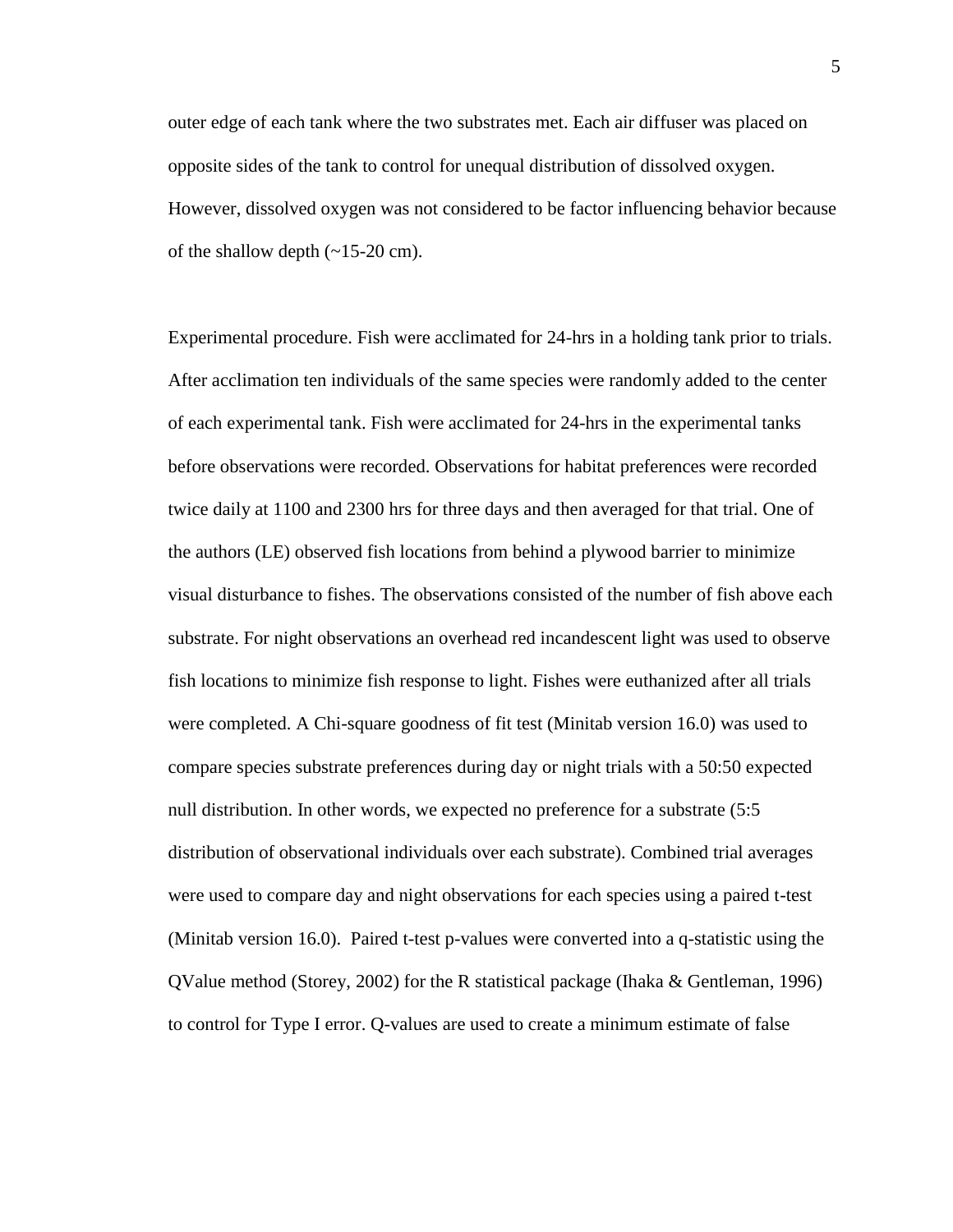discovery across multiple comparisons. Q-values are interpreted as p-values (significance  $\leq$  0.05). However, q-values are not as conservative as traditional Bonferonni corrections.

### **RESULTS**

We completed three trials (3 day and 3 night observations with 10 individuals per trial) per experimental unit, and we found a significant diel change in substrate preferences in all species. There were no observations of schooling during any trials. All species preferred cobble substrates during the day, and there were no significant differences in substrate preferences for cobble and sand, or cobble and gravel for night observations. When given the choice of sand or gravel during the day, only silver shiner and central stoneroller preferred gravel. At night all species preferred gravel (Figures 1-3). The results of paired t-tests indicated that all species had significantly different habitat preferences in day and night comparisons for the experimental tanks containing cobble substrate (Table 1).

#### **DISCUSSION**

One goal of fish ecology research is to identify the habitat used by fishes to allow prediction. We identified distinct changes in substrate preferences in day and night observations. Other studies that test for habitat preferences based on collecting typically use only day or night collections (Ross et al. 1985), resulting in a simple habitat preference for each species that may be incomplete, based on our results. Our results suggest that night and day habitat use will likely differ in other small-bodied cyprinids.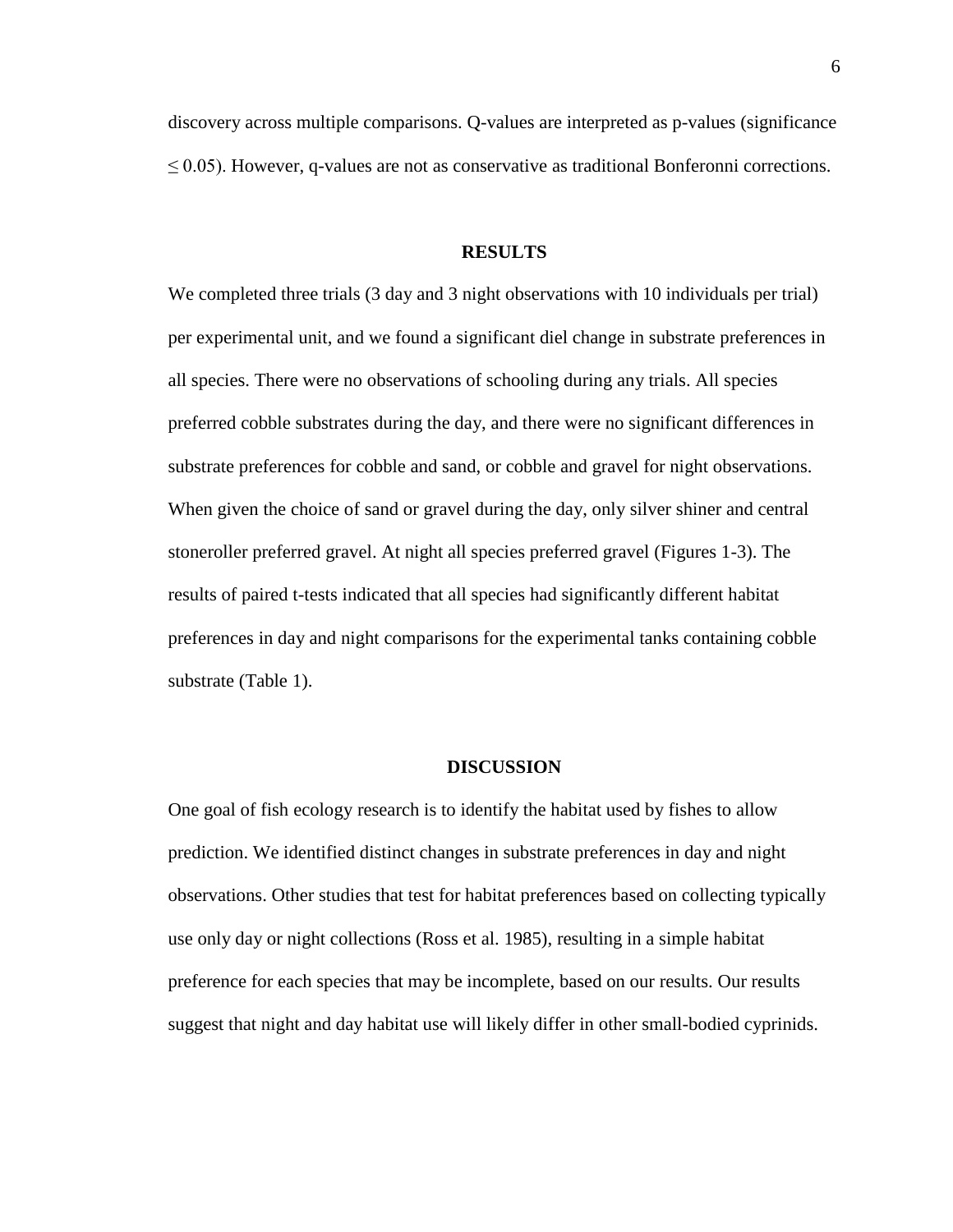We expected daytime cobble preferences for these six species because small-bodied fishes typically use spaces among cobble substrates for shelter, foraging, and reproduction (Albanese et al. 2004). Gravel substrate use at night rather than sand, may be due to other explanations, for example, individuals of these species could be actively foraging for algae or invertebrate prey items in the gravel substrate. These forage items typically have lower abundances in smaller, homogeneous substrates such as sand.

Competition shapes assemblage structure through resource partitioning of co-occurring species. In addition, the presence of predators can drive patterns of substrate preference. Preference patterns may be an innate response or are developed with predator presence in an ecosystem. Regardless of the evolutionary origin, small-bodied cyprinid species in our study utilized a behavioral substrate preference that appears to minimize predation risk (Savino & Stein, 1989). Common predator interactions for these small-bodied species include game fishes (e.g., smallmouth bass, channel catfish) and crayfish. In small streams, the abundances of smallmouth bass and crayfish are high compared to benthic predators such as channel catfish. In stream ecosystems, juveniles of all taxa and adults of small-bodied darters and minnows often use similar habitat to avoid predation (Schlosser, 1987). Exposure to diurnal feeding predators likely is a mechanism to drive small-bodied fish into substrate for cover even when crayfish occur in substrates (Rahel  $\&$  Stein, 1988). Crayfish are typically less active during the day, which may reduce crayfish as a daytime threat to small-bodied fish.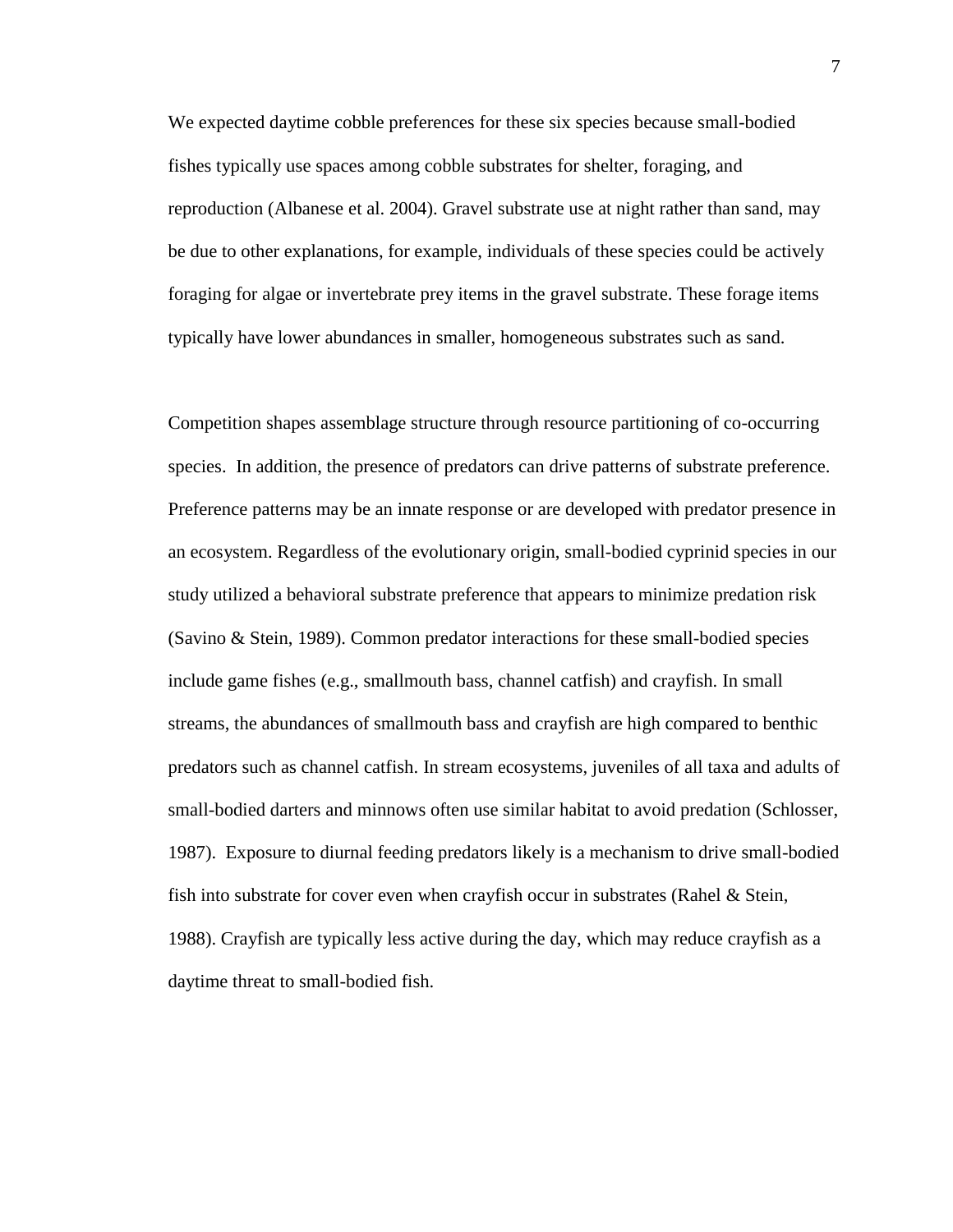Our results suggest that further studies of habitat preferences at a fine temporal scale may be informative. All of our experimental species shifted habitat preference between day and night. However, fish assemblages and their associated habitats are typically compared across seasonal temporal scales (Gorman & Karr 1978). We expect that fish assemblage studies that incorporate diel habitat use may produce incomplete results. For example, Eros et al. (2003) used daytime depletion fish surveys based on physical habitat patches and found that most fishes in the study did not vary macrohabitat patch use seasonally. However, they did find that juvenile stone loach utilized coarser substrates in riffles compared to adults that occurred over fine substrates in pool habitats. Additionally, they found that the pool assemblages were dominated by adults (greater than or equal to two years age). Eros et al. (2003) concluded that their stream assemblages were stable among and within patches. Our study suggests that patch use may change from day to night, with a potential of different results from Eros et al. (2003). An alternative explanation is that larger-bodied fishes occur in open pools with fine substrates (minimal cover) because of decreased risk of predation with their size class (Schlosser, 1987). Large-bodied individuals may not be pool specialists, but escaped risk of predation with increased body size.

This is the first study to our knowledge to test for substrate preference variation in smallbodied cyprinids in a 24-hr period. Further investigations of substrate preference variation across size classes and life stages and with incorporation of diel variation will provide improved understanding of species specific habitat requirements which can lead to better understanding of stream assemblage structure. Additionally, we recommend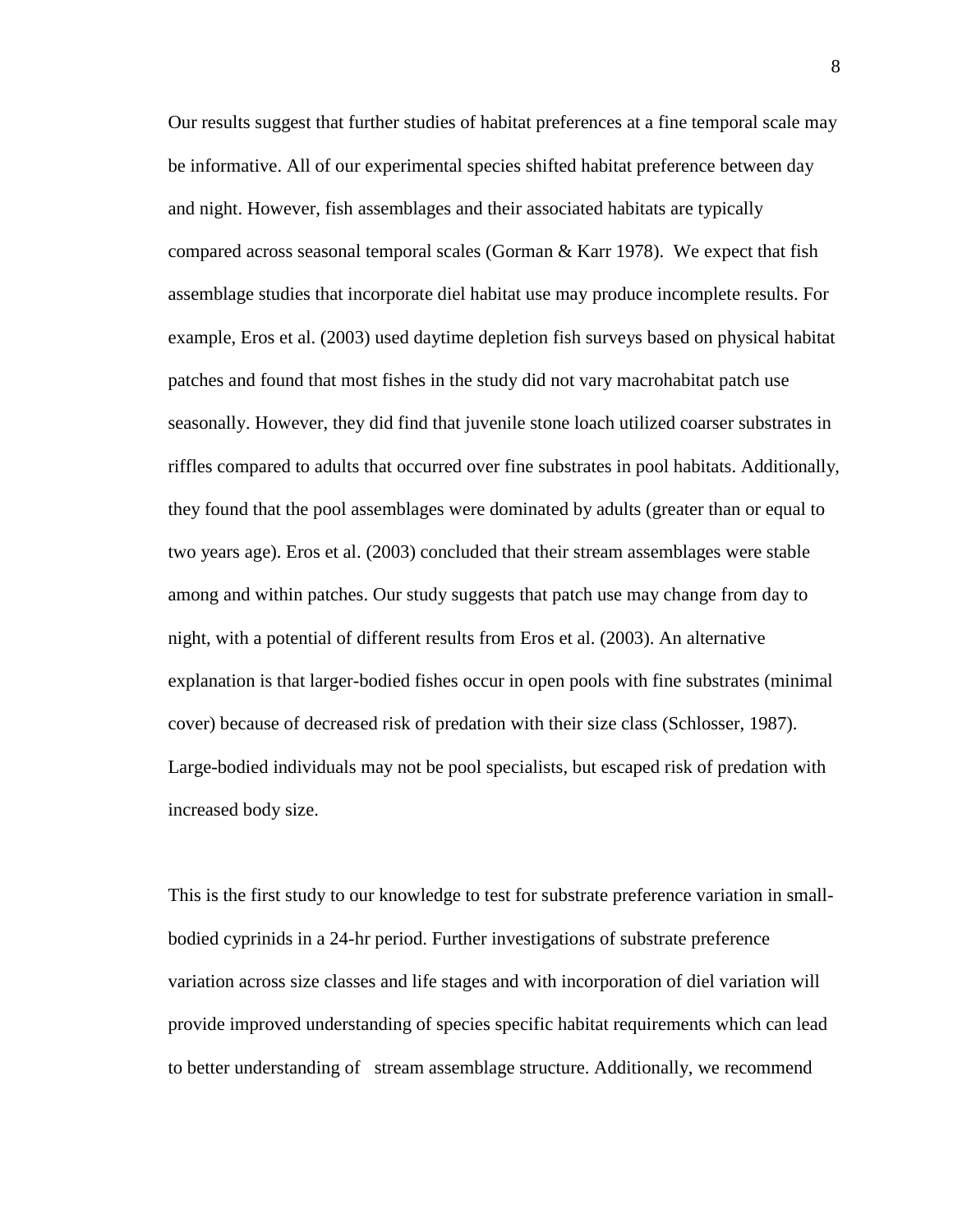testing for diel variation as a response to intraspecific and interspecific competition. Understanding diel substrate preference variation can give insight on complete habitat requirements of fishes which can potentially aid in restoration of suitable habitat for a multitude of fish species.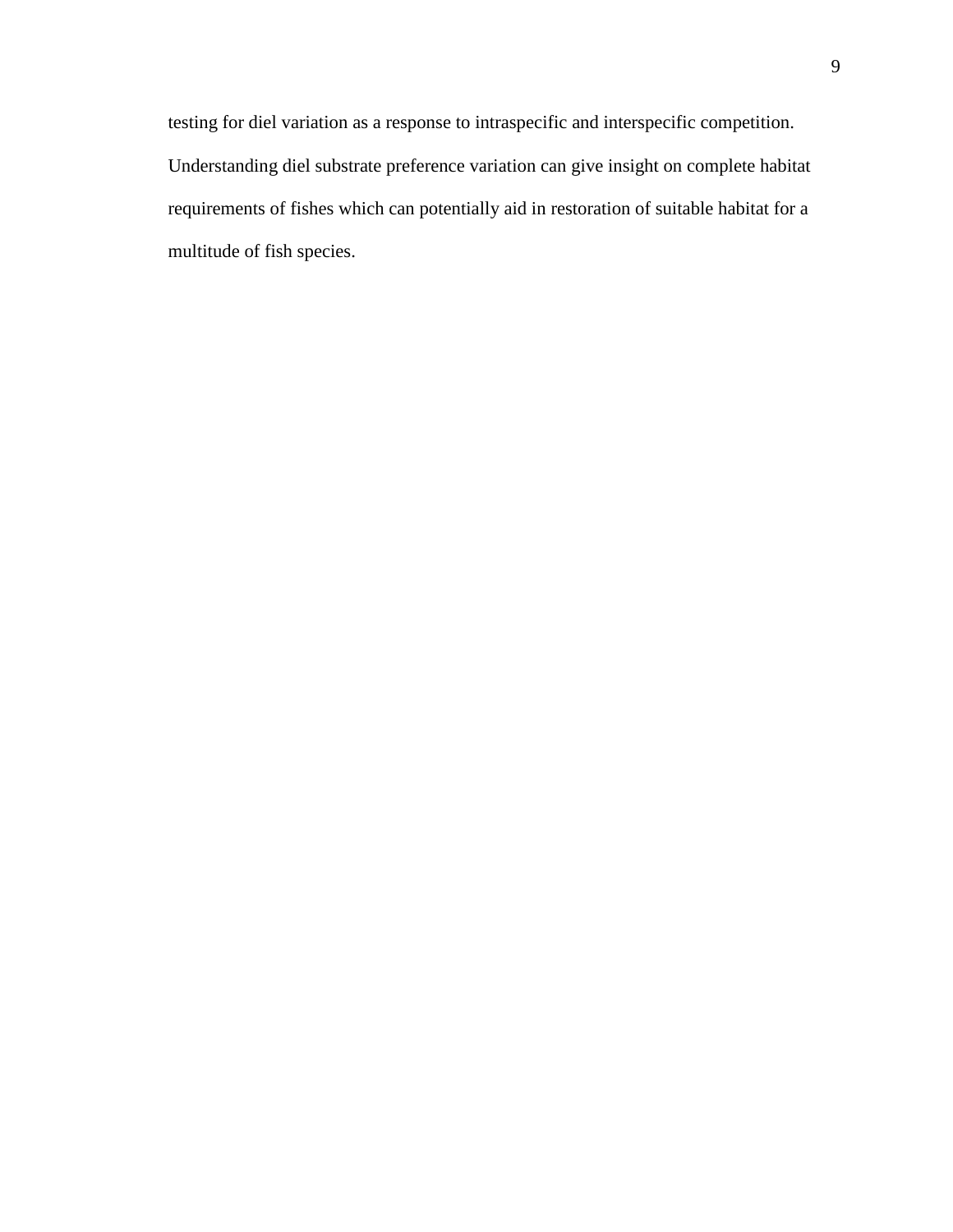#### **BIBLIOGRAPHY**

- Adams, N.J., Barton, D.R., Cunjak, R.A., Power, G., & S.C. Riley. (1988). Diel patterns of activity and substrate preference in young Artic char from the Koroc River, northern Quebec. *Canadian Journal of Zoology* **66**, 2500-2502.
- Albanese, B., Angermeier, P.L., & S. Dorai-Raj. (2004). Ecological correlates of fish movement in a network of Virginia streams. *Canadian Journal of Fisheries and Aquatic Science* **61**, 857-869.
- Campbell, R.F., & J.H. Neuner. (1985). Seasonal and diurnal shifts in habitat utilized by resident rainbow trout (*Salmo gairdneri*) oberseved in western Washington Cascade Mountain streams. In *Symposium on Small Hydropower and Fisheries* (Olson, F.F., White, R.G., & R.H. Hamre,(eds), pp. 39-48. American Fisheries Society, Western Division and Engineering Section, Bethesda, Maryland.
- Chivers, D.P., Brown, G.E., & R.J.F. Smith. (1995) The evolution of chemical alarm signals: Attracting predators benefits alarm signal senders. *The American Naturalist* **148**, 649-659.
- Clark, C.W., & D.A. Levy. (1988). Diel vertical migrations by juvenile sockeye salmon and the antipredation window. *The American Naturalist 131*, 271-290.
- Davey, A., Booker, D.J., & D.J. Kelly. (2011). Diel variation in stream fish habitat suitability criteria: implications for instream flow assessment. *Aquatic Conservation: Marine and Freshwater Ecosystems* **21**, 132-145.
- Eros, T., Botta-Dukat Z. & G.D. Grossman. (2003). Assemblage structure and habitat use of fishes in a central European submontane stream: a patch-based approach. *Ecology of Freshwater Fish* **12**, 141-150.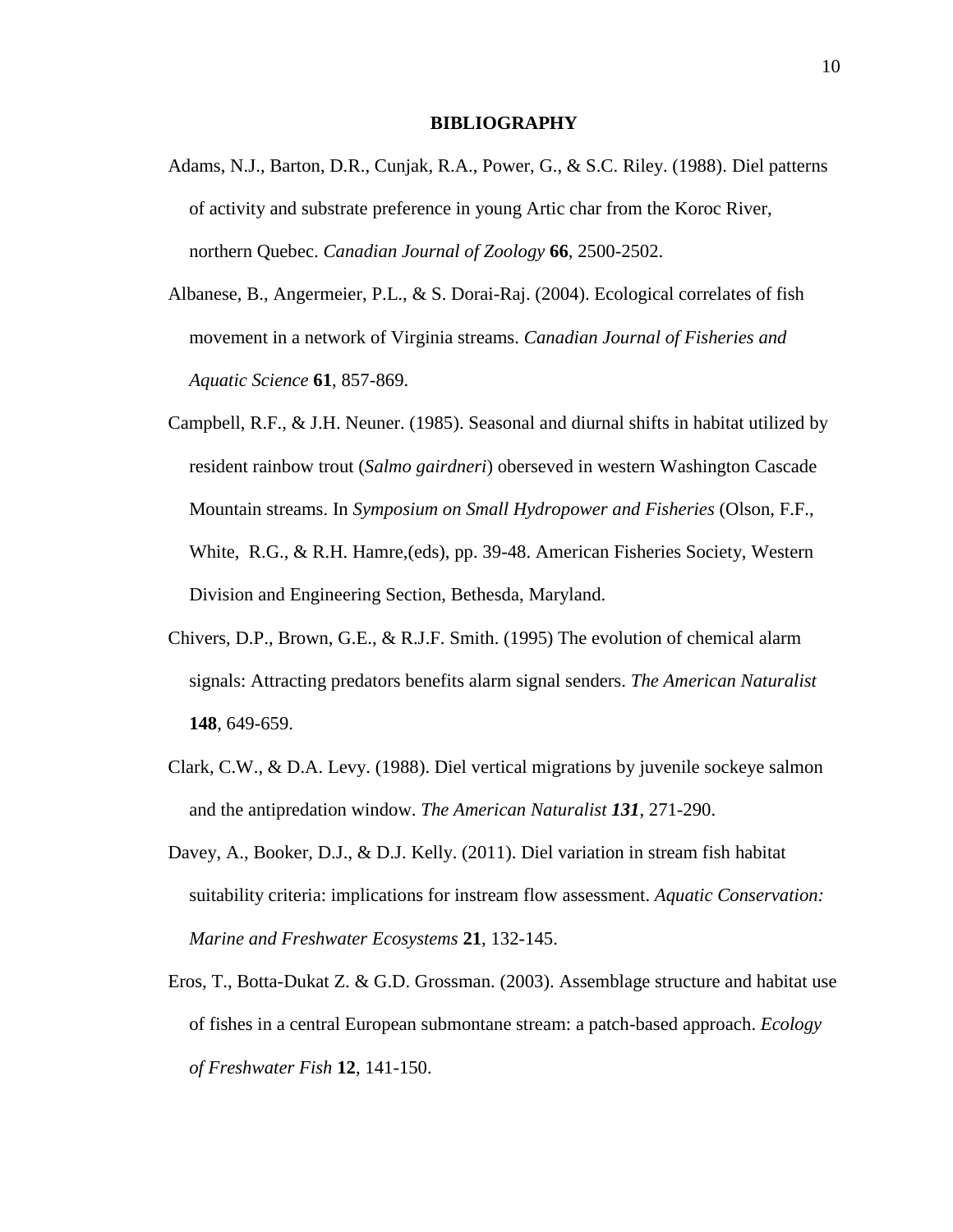- Gilliam, J.F. & D.F. Carr. (1987). Habitat selection under predation hazard: Test of a model with foraging minnows. *Ecology* **68**, 1856-1862.
- Gorman, O.T. & J.R. Karr. (1978). Habitat structure and stream fish communities. *Ecology* **59**, 507-515.
- Greenwood, M., & N. Metcalfe. (1998). Minnows become nocturnal at low temperatures. *Journal of Fish Biology* **53**, 25-32.
- Helfman, G. (1981). The advantage to fishes of hovering in shade. *Copeia* **1981***,* 392- 400.
- Hobson, E.S. (1965). Diurnal-nocturnal activity of some inshore fishes in the Gulf of California. *Copeia* **1965**, 891-302.
- Holomuzki, J. R. (1986). Predator avoidance and diel patterns of microhabitat use by larval tiger salamanders. *Ecology* **67**, 737-748.
- Hubbs, C. (1984). Changes in fish abundance with time of day and among years at a station in Lake Texoma. *Annual Proceedings of the Texas Chapter American Fisheries Society* **1984**, 42-57.
- Ihaka, R. & R. Gentlemen. (1996). A language for data analysis and graphics. *Journal of Computational and Graphical Statistics* **5**, 299–314.
- Kronfeld-Schor, N., & T. Dayan. (2003). Partitioning of time as an ecological resource. *Annual Review of Ecology, Evolution, and Systematics* **34**, 153-181.
- Laurila, A., Kujasalo, J., & E. Ranta. (1997). Different antipredator behaviour in two anuran tadpoles: effects of predator diet. *Behavioral Ecology and Sociobiology 40*, 329-336.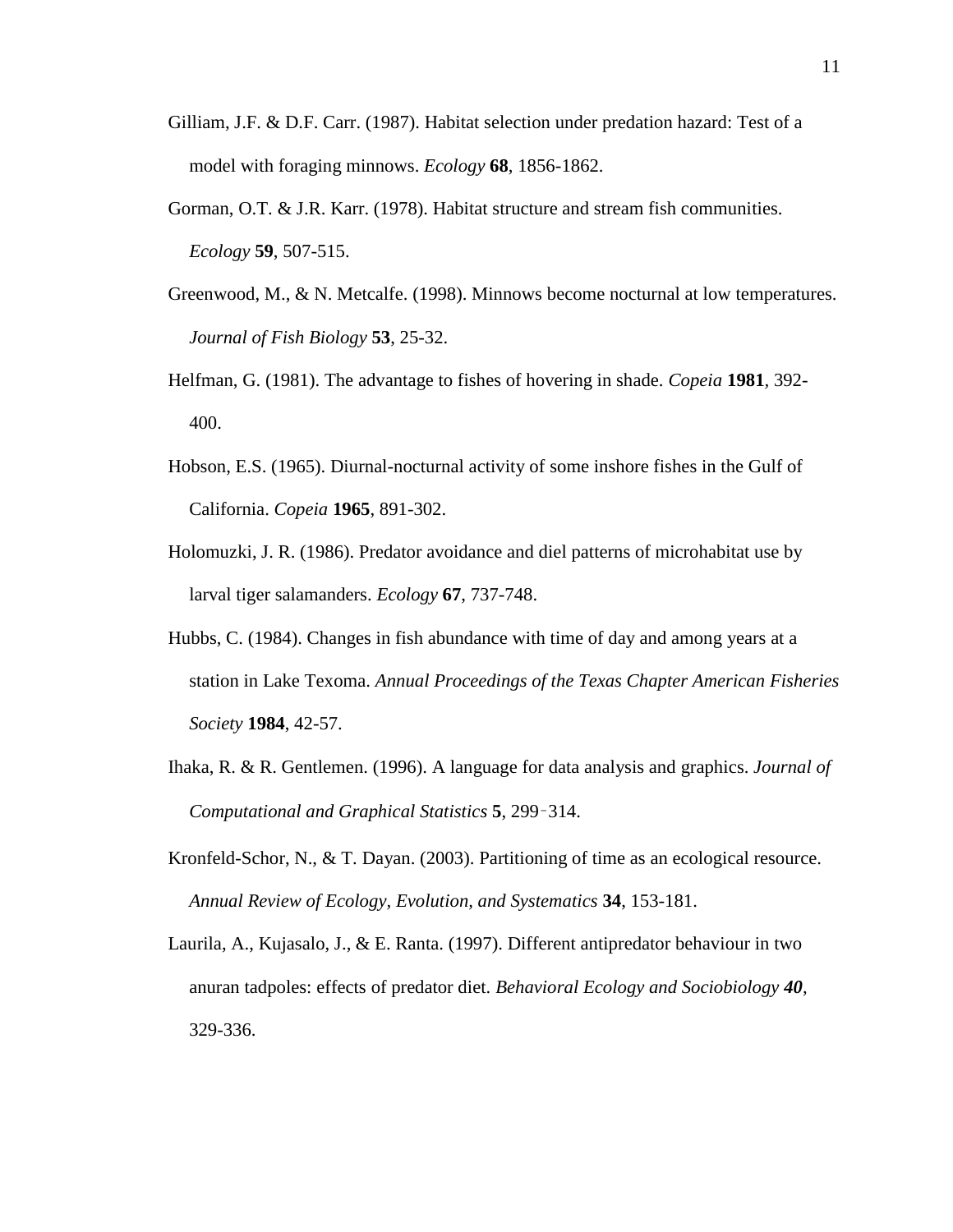- Mathis, A., Chivers, D.P., & R.J.F. Smith. (1995). Chemical alarm signals: Predator deterrents or predator attractants? *The American Naturalist* **145**, 994-1005.
- Matthews, W.J. (1986). Diel differences in gill net and seine catches of fish in winter in a cove of Lake Texoma, Oklahoma-Texas. *Texas Journal of Science* **38**, 153-158.
- McKee, P.M. & B.J. Parker. (1982). The distribution, biology, and status of the fishes *Campostoma anomalum*,*Clinostomus elongatus*, *Notropis photogenis* (Cyprinidae), and *Fundulus notatus* (Cyprinodontidae) in Canada. *Canadian Journal of Zoology* **60**, 1347-1358.
- Neu, C., Byers, R., & J. Peek. (1974). A technique for analysis of utilization-availability data. *The Journal of Wildlife Management* **38**, 541-545.
- Power, M.E. & W.J. Matthews. (1983). Algae-grazing minnows (*Campostoma anomalum*), piscivorous bass (*Micropterus* spp.), and the distribution of attached algae in a small prairie-margin stream. *Oecologia* **60**, 328-332.
- Rahel, F.J. & R.A. Stein. (1988). Complex predator-prey interactions and predator intimidation among crayfish, piscivorous fish, and small benthic fish. *Oecologia* **75**, 94-98.
- Ross, S.T., Matthews, W.J., & A.A. Echelle. (1985). Persistence of stream fish assemblages: effects of environmental change. *The American Naturalist* **126**, 24-40.
- Savino, J.F. & R.A. Stein. (1989) Behavior of fish predators and their prey: habitat choice between open water and dense vegetation. *Environmental Biology of Fishes* **24**, 287- 293.
- Schlosser, I.J. (1987). The role of predation in age- and size-related habitat use by stream fishes. *Ecology* **68**, 651-659.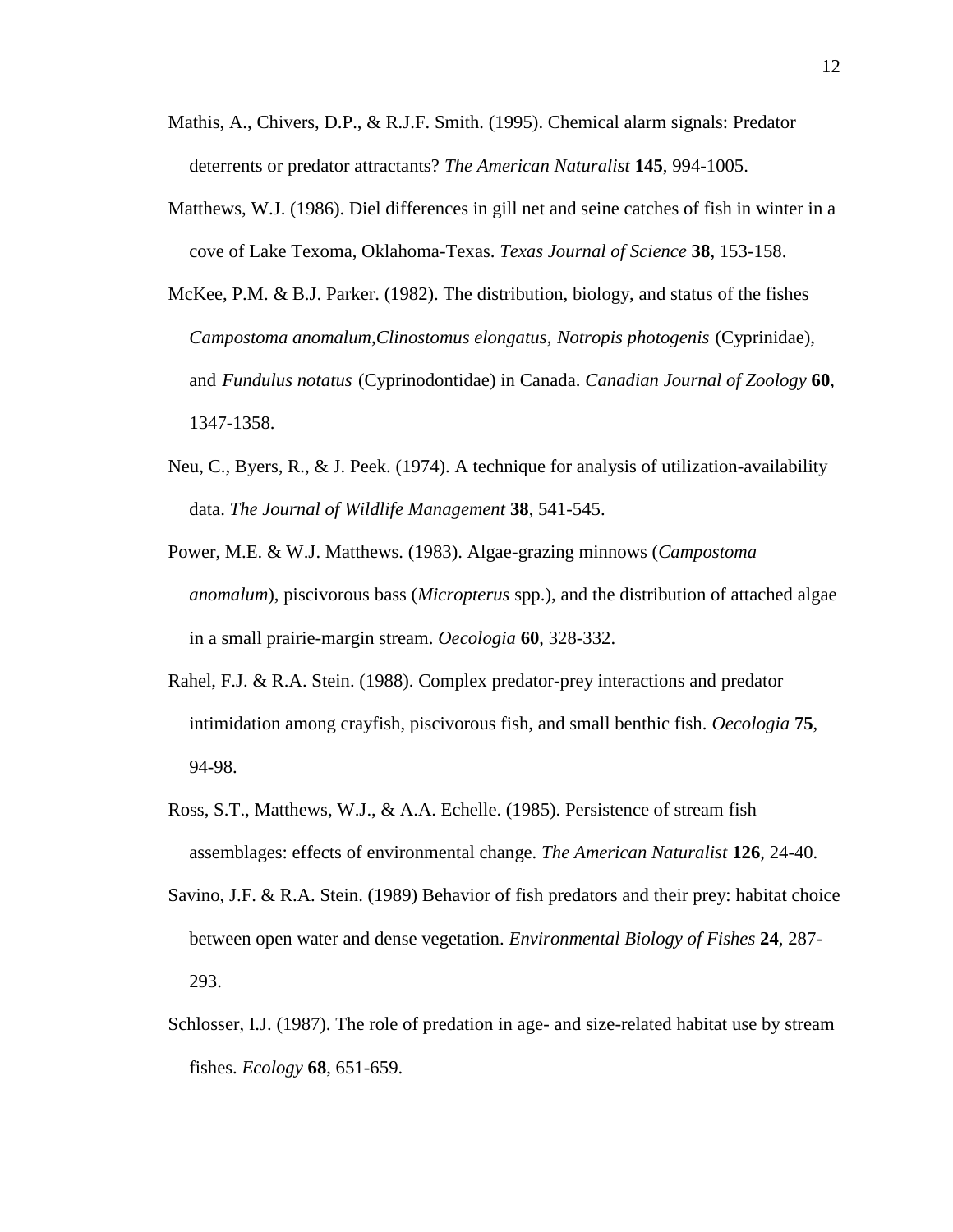- Shuler, S.W., Nehring, R.B., & K.D. Fausch. (1994). Diel habitat selection by brown trout in the Rio Grande River, Colorado, after placement of boulder structures. *North American Journal of Fisheries Management* **14**, 99-111.
- Sorrell, G.G. (2009). Diel movement and predation activity patterns of the eyelash palmpitviper (*Bothriechis schelegelii*). *Copeia* **3**, 105-109.
- Storey, J.D. (2002). A direct approach to false discovery rates. *Journal of the Royal Statistical Society, Series B* **64**, 479-498.
- Vanderpham, J.P., Nakagawa, S., & G.P. Closs. (2012). Diel variation in use of cover and feeding activity of a benthic freshwater fish in response to olfactory cues of a diurnal predator. *Environmental Biology of Fish* **93**, 547-556.
- Wisenden, B.D. (2000). Olfactory assessment of predation risk in the aquatic environment. *Philosophical Transactions of the Royal Society of London B* **355**, 1205- 1208.
- Wisenden, B.D., Chivers, D.P., & R.J.F. Smith. (1994). Ristk-sensitive habitat use by brook stockleback (*Culaea inconstans*) in areas associated with alarm pheromone. *Journal of Chemical Ecology* **20***, 2975*-2983.
- Young, M.K. (1999). Summer diel activity and movement of adult brown trout in highelevation streams in Wyoming, U.S.A. *Journal of Fish Biology,* **54**, 181-189.
- Yu, S.L., & E.J. Peters. (2002). Diel and seasonal habitat cuse by red shiner (*Cyprinella lutrensis*). *Zoological Studies* **41**, 229-235.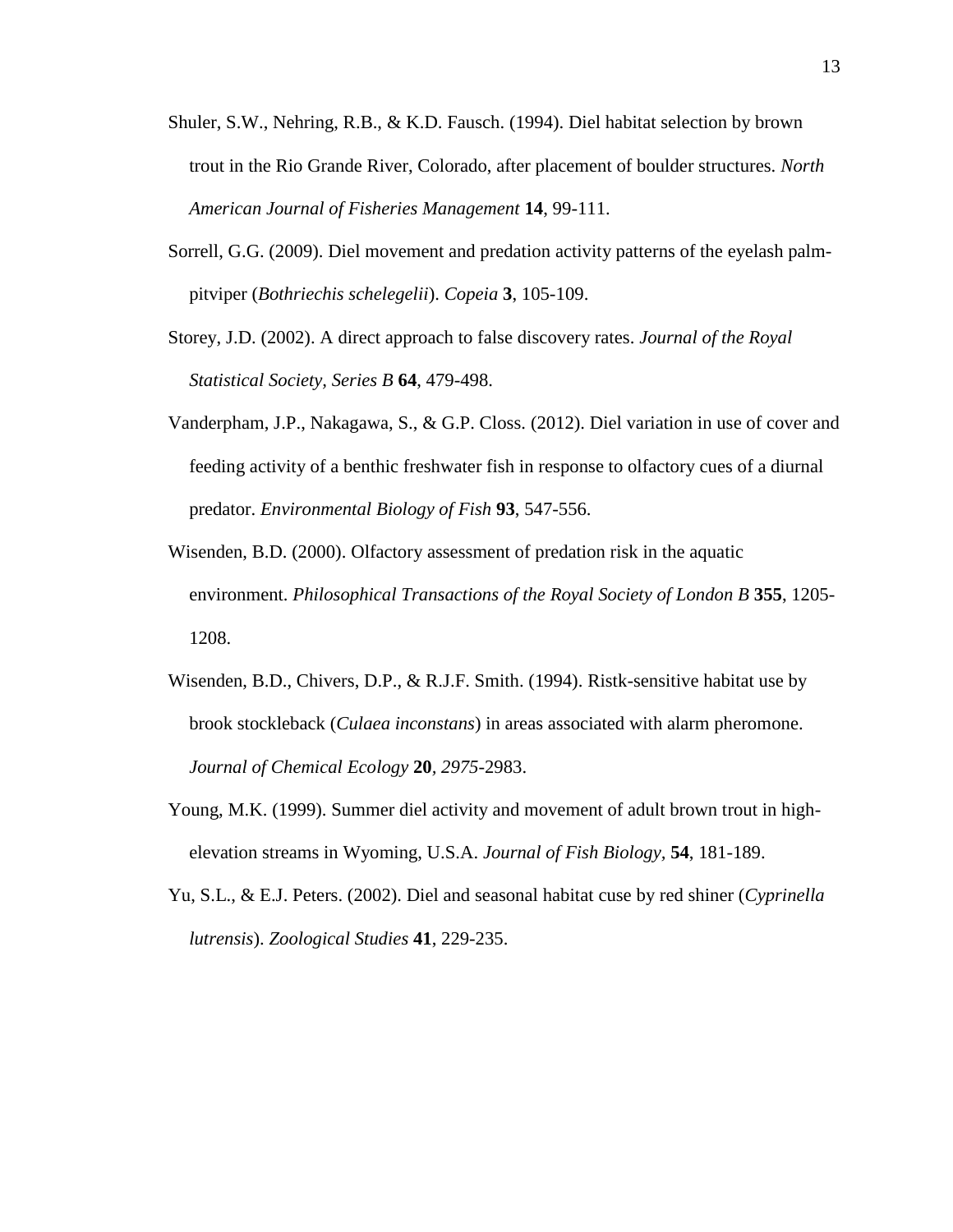# **Table 1. Significance for paired t-tests by species and treatment. Bold values indicate significant q-values.**

| <b>Treatment</b> | <b>Species</b>             | q-value |
|------------------|----------------------------|---------|
| Cobble/Gravel    | <b>Spotfin Shiner</b>      | 0.016   |
|                  | <b>Silver Shiner</b>       | 0.013   |
|                  | <b>Bluntnose Minnow</b>    | 0.013   |
|                  | <b>Central Stoneroller</b> | 0.014   |
|                  | Redfin Shiner              | 0.016   |
|                  | <b>Striped Shiner</b>      | 0.014   |
| Cobble/Sand      | Spotfin Shiner             | 0.013   |
|                  | <b>Silver Shiner</b>       | 0.029   |
|                  | <b>Bluntnose Minnow</b>    | 0.024   |
|                  | Central Stoneroller        | 0.016   |
|                  | Redfin Shiner              | 0.021   |
|                  | <b>Striped Shiner</b>      | 0.013   |
| Gravel/Sand      | Spotfin Shiner             | 0.096   |
|                  | <b>Silver Shiner</b>       | 0.202   |
|                  | <b>Bluntnose Minnow</b>    | 0.050   |
|                  | Central Stoneroller        | 0.202   |
|                  | Redfin Shiner              | 0.065   |
|                  | <b>Striped Shiner</b>      | 0.096   |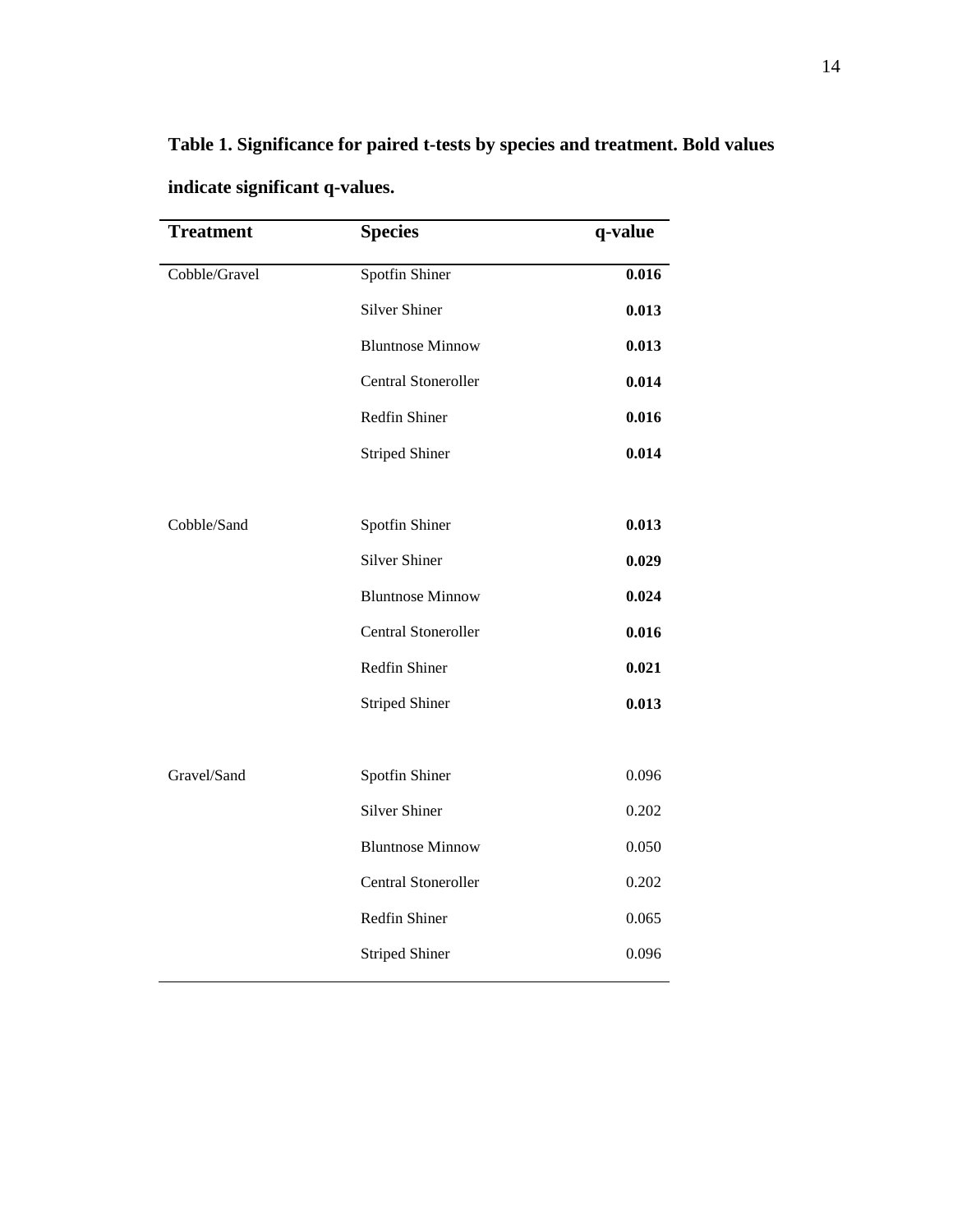

**Figure 1. Mean (+/- SE) observations of individuals occurrences over substrate types in trials using sand and cobble, by species. Significance for preference differences among substrates is indicated with \*.**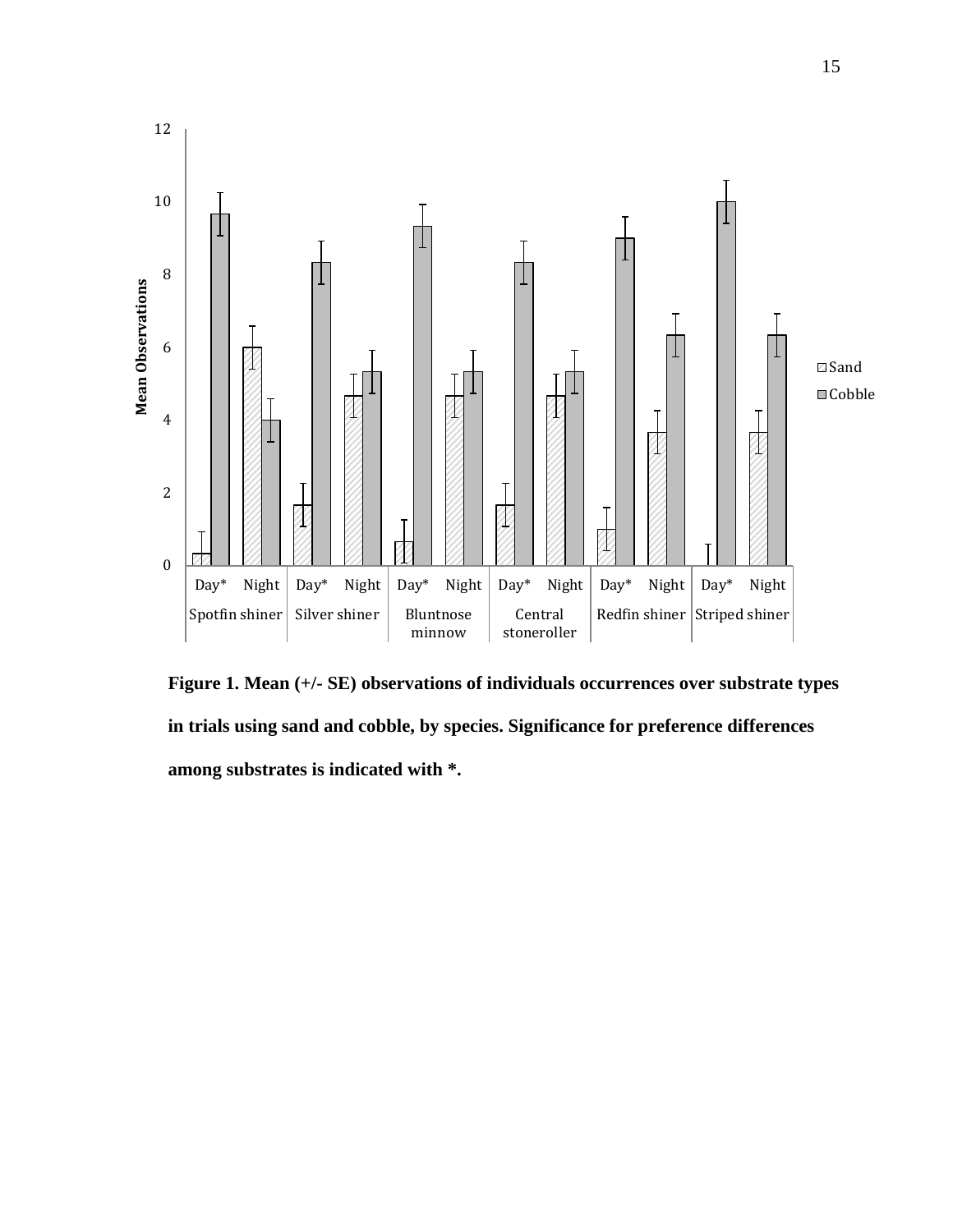

**Figure 2. Mean (+/- SE) observations of individuals occurrences over substrate types in trials using gravel and cobble, by species. Significance for preference differences among substrates is indicated with \*.**